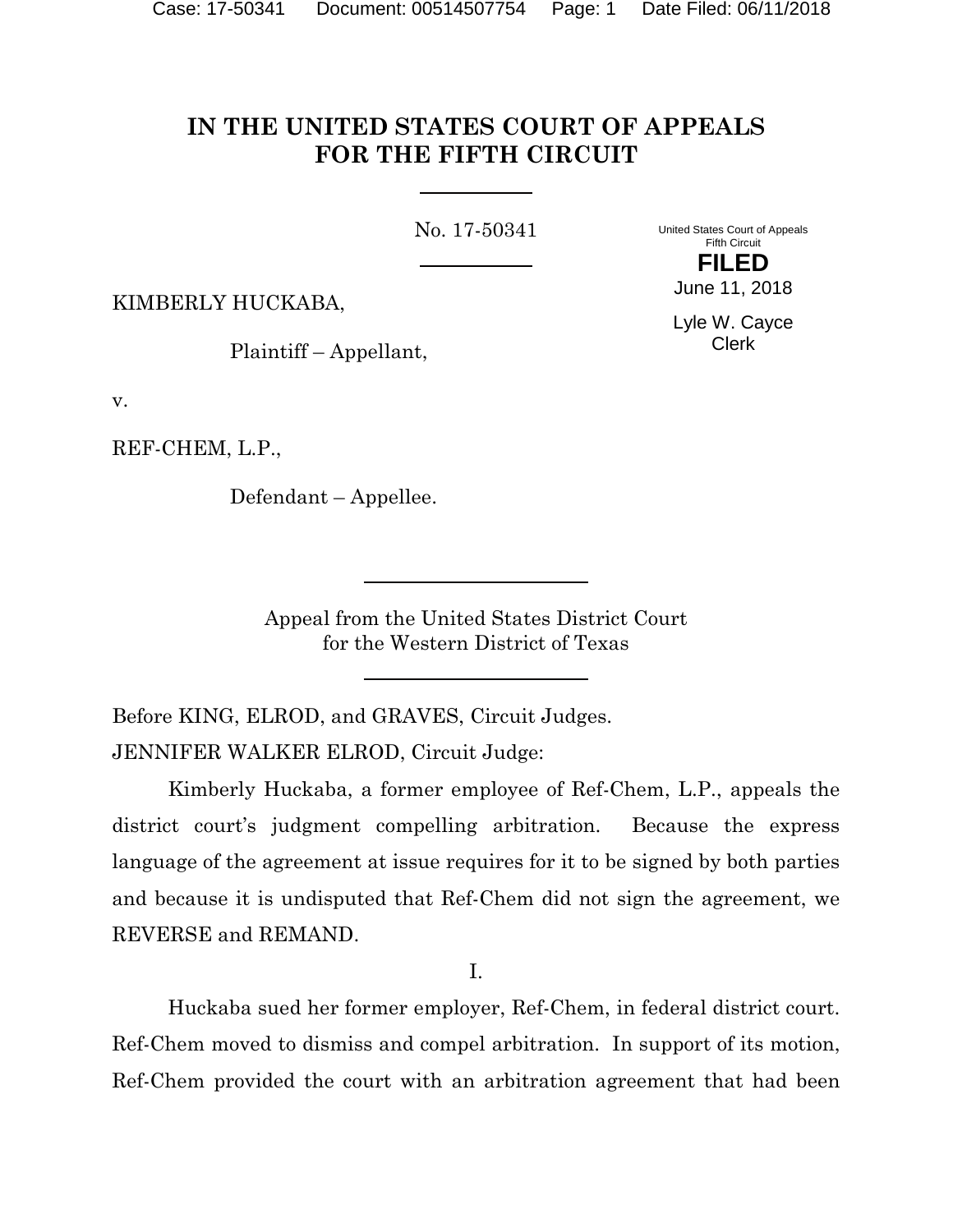# No. 17-50341

signed by Huckaba. Next to Huckaba's signature is a signature block for Ref-Chem. Ref-Chem, however, did not sign the agreement.

The agreement provides that:

The organization referred to above ("Employer") and the Employee, whose signature is affixed hereto, ("Employee"), mutually recognize that there are many advantages to using mediation and arbitration to settle any and all legal disputes and claims, including, but not limited to, all those arising from or in the course of employment. . . . In consideration of these many benefits, the mutual agreement of both parties to the binding arbitration provisions, the continuation of the employment relationship and other consideration, the sufficiency of which is hereby acknowledged by Employee, the parties hereto mutually agree that this document shall govern the resolution of all claims and disputes between them.

In addition, the agreement states that "[b]y signing this agreement the parties are giving up any right they may have to sue each other" and that the agreement "may not be changed, except in writing and signed by all parties." Along with a copy of the agreement, Ref-Chem submitted an affidavit from its human resources director. Among other things, the human resources director states that: (1) Ref-Chem kept Huckaba's signed arbitration agreement in her personnel file as a business record; and (2), pursuant to the agreement, Ref-Chem "voluntarily agreed to arbitrate any disputes between" itself and Huckaba.

In response, Huckaba also submitted an affidavit. She testifies in her affidavit that she signed the agreement "with the expectation and intent that it would be passed on for the signature of the appropriate Ref-Chem" officer. It was her "intention that in order to be bound by the agreement to arbitrate, Ref-Chem would also have to sign the agreement and agree in writing to be bound by its terms." She states that she did not discuss the terms of the agreement with anyone, nor did she orally agree to arbitration.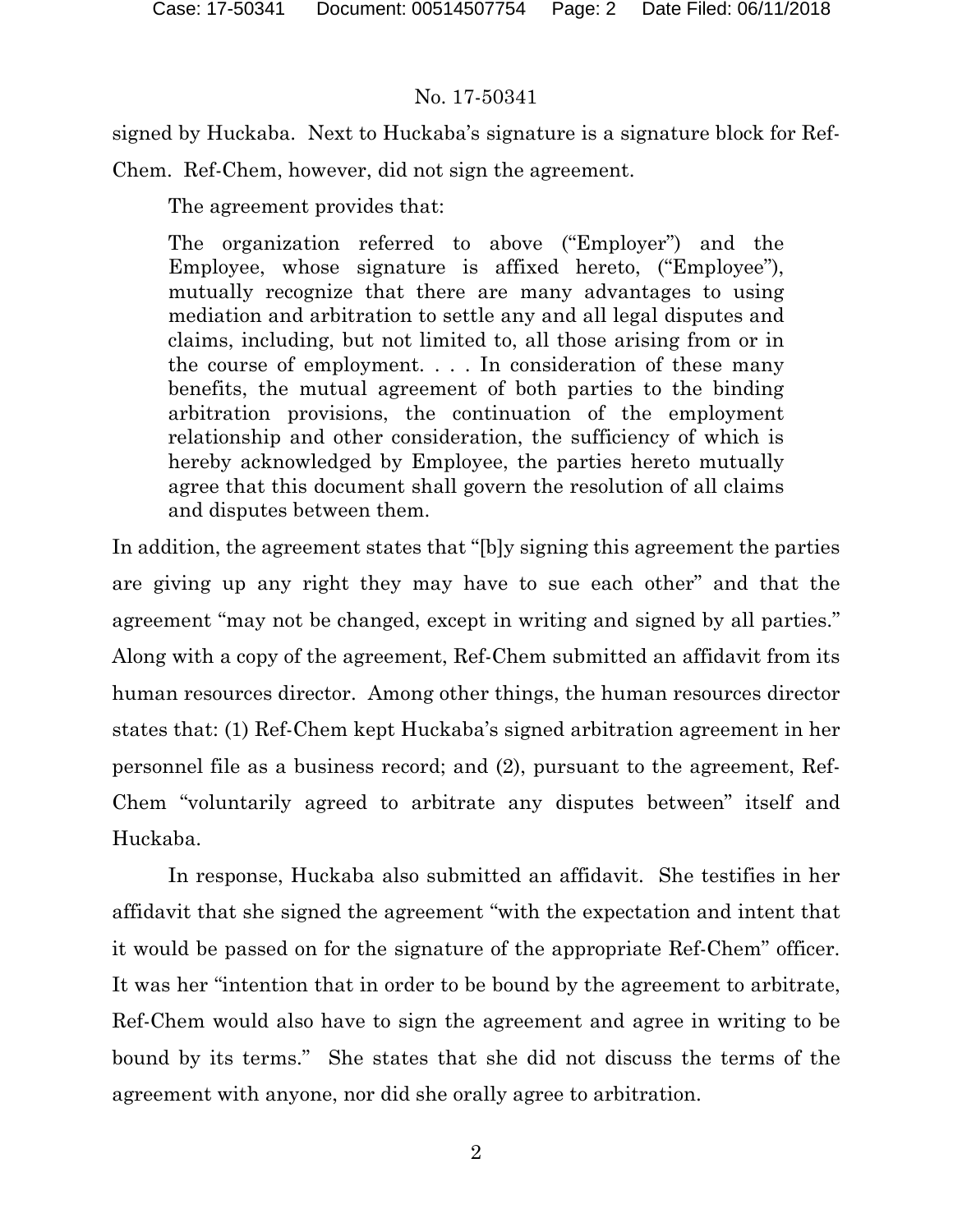$\overline{a}$ 

### No. 17-50341

Based on the agreement, the district court granted Ref-Chem's motion to compel and dismissed the case without prejudice pending arbitration. The district court concluded that Huckaba's "continued employment after signing the Arbitration Agreement constitute[d] acceptance of that agreement by both" her and Ref-Chem. Huckaba timely appealed.

#### II.

"This court reviews de novo a district court's ruling on a motion to compel arbitration." *Klein v. Nabors Drilling USA L.P.*, 710 F.3d 234, 236 (5th Cir. 2013). Enforcement of an arbitration agreement involves two analytical steps: (1) whether there is a valid agreement to arbitrate; and (2) whether the dispute falls within the scope of that agreement. *Id.*; *see also Kubala v. Supreme Prod. Servs., Inc.*, 830 F.3d 199, 201 (5th Cir. 2016). Here, the first step is at issue.

Determining whether there is a valid arbitration agreement is a question of state contract law and is for the court. *Kubala*, 830 F.3d at 202. The parties agree that Texas law applies. Texas has no presumption in favor of arbitration when determining whether a valid arbitration agreement exists. *J.M. Davidson, Inc. v. Webster*, 128 S.W.3d 223, 227 (Tex. 2003). Instead, the party moving to compel arbitration must show that the agreement meets all of the requisite contract elements. *Id.* at 228. In addition, because the validity of the agreement is a matter of contract, at this stage, the strong federal policy favoring arbitration does not apply.[1](#page-2-0) *Klein*, 710 F.3d at 236.

<span id="page-2-0"></span><sup>&</sup>lt;sup>1</sup> Though it is not clear that the district court actually applied an incorrect standard in deciding that the agreement to arbitrate is valid, we agree with Huckaba that the district court erred in stating that, at this stage, "[t]here is a 'strong presumption in favor of arbitration,' and the burden is on the party challenging the arbitration agreement to show it is invalid." (quoting *Carter v. Countrywide Credit Indus., Inc.*, 362 F.3d 294, 297 (5th Cir. 2004)).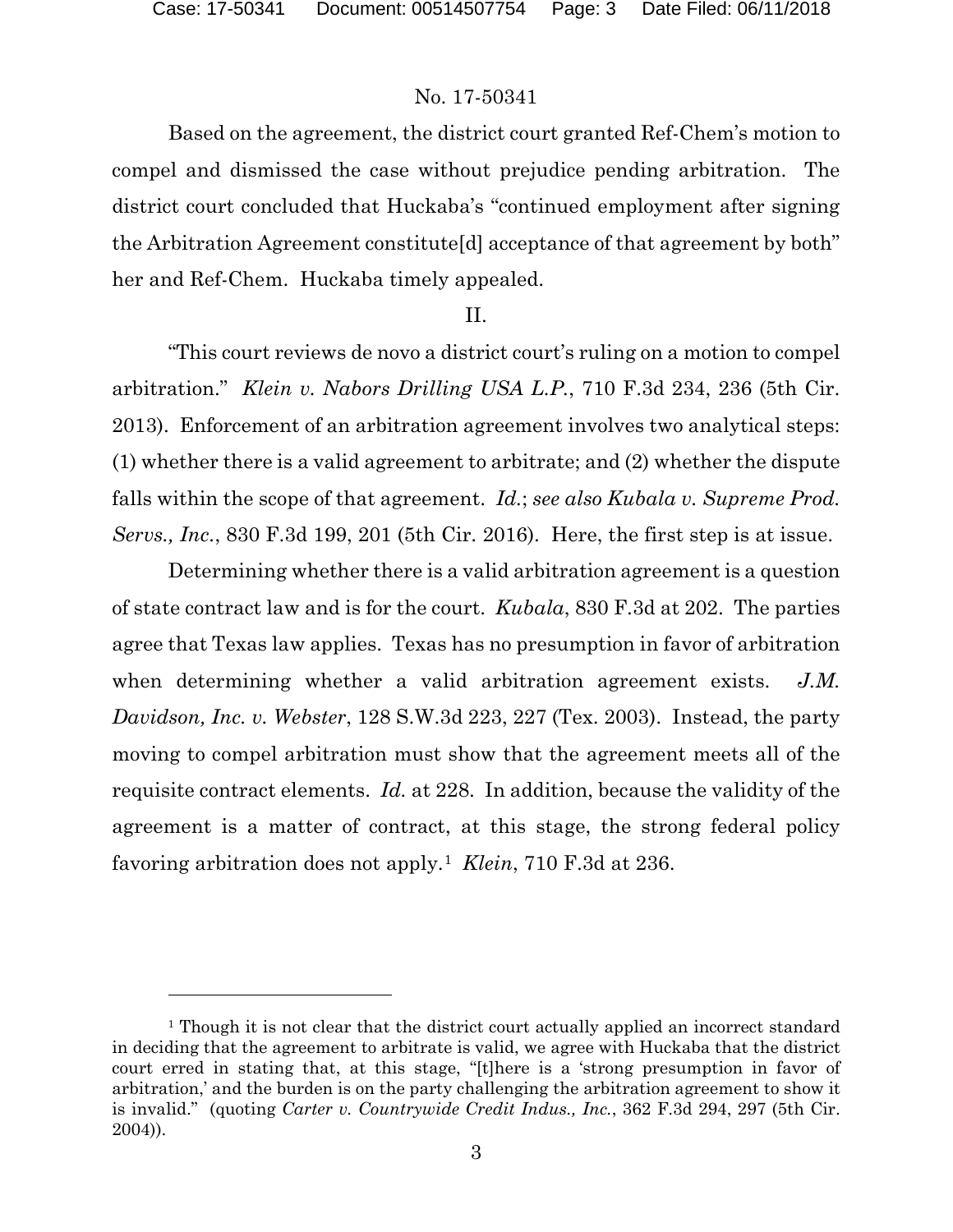#### No. 17-50341

#### III.

Under Texas law, a binding contract requires: "(1) an offer; (2) an acceptance in strict compliance with the terms of the offer; (3) a meeting of the minds; (4) each party's consent to the terms; and (5) execution and delivery of the contract with intent that it be mutual and binding." *In re Capco Energy, Inc.*, 669 F.3d 274, 279–80 (5th Cir. 2012) (quoting *Coffel v. Stryker Corp.*, 284 F.3d 625, 640 n.17 (5th Cir. 2002)). As to the last element, whether a signature is required to bind the parties is a question of the parties' intent. *Tricon Energy Ltd. v. Vinmar Int'l, Ltd.*, 718 F.3d 448, 454 (5th Cir. 2013). Signatures are not required "[a]s long as the parties give their consent to the terms of the contract, and there is no evidence of an intent to require both signatures as a condition precedent to it becoming effective as a contract." *Perez v. Lemarroy*, 592 F. Supp. 2d 924, 930–31 (S.D. Tex. 2008) (quoting *ABB Kraftwerke Aktiengesellschaft v. Brownsville Barge & Crane, Inc.*, 115 S.W.3d 287, 292 (Tex. App.—Corpus Christi 2003, pet. denied)).

A court can decide intent as a matter of law. *Tricon Energy*, 718 F.3d at 454. "In construing a contract, a court must ascertain the true intentions of the parties as expressed in the writing itself." *Italian Cowboy Partners, Ltd. v. Prudential Ins. Co. of Am.*, 341 S.W.3d 323, 333 (Tex. 2011). "In identifying such intent, 'we must examine and consider the entire writing in an effort to harmonize and give effect to all the provisions of the contract so that none will be rendered meaningless.'" *Id.* (quoting *J.M. Davidson*, 128 S.W.3d at 229). "We begin this analysis with the contract's express language." *Id.* And we end it there too.

The arbitration agreement at issue here contains: (1) a statement that "[b]y signing this agreement the parties are giving up any right they may have to sue each other;" (2) a clause prohibiting modifications unless they are "in writing and signed by all parties;" and (3) a signature block for the employer,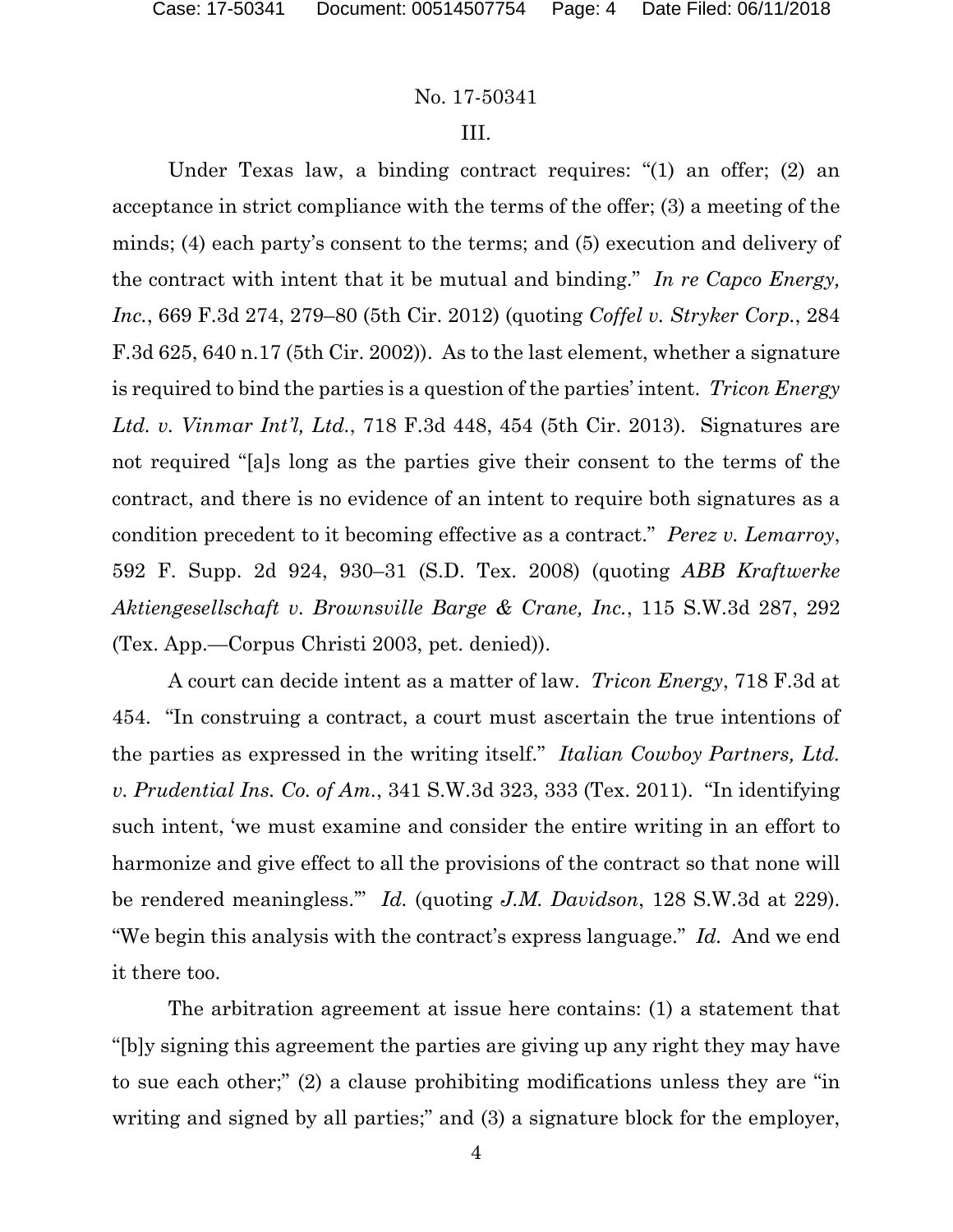l

#### No. 17-50341

Ref-Chem. This express language clearly indicates an intent for the parties to be bound to the arbitration agreement by signing. The agreement also identifies the parties in the first line as "[t]he organization referred to above ('Employer') and the Employee, whose signature is affixed hereto." This clause makes clear the parties' intention that Huckaba would sign the agreement. It does not negate the other references to all parties signing.[2](#page-4-0) Ref-Chem is right when it notes that Texas courts have held that a signature block by itself is insufficient to establish the parties' intent to require signatures. *See, e.g.*, *Tricon Energy*, 718 F.3d at 455; *Firstlight Fed. Credit Union v. Loya*, 478 S.W.3d 157, 168 (Tex. App.—El Paso 2015, no pet.). But in this case, we have more than a blank signature block that speaks to the parties' intent. The agreement also contains language that the parties needed to sign the agreement to give it effect or to modify it. Thus, the question of Ref-Chem's intention is answered by the agreement it drafted.

In several ways, this case is similar to a Texas appellate case, *In re Bunzl USA, Inc.*, 155 S.W.3d 202 (Tex. App.—El Paso 2004, orig. proceeding [mand. denied]). The court in *Bunzl* held that the trial court did not abuse its discretion in denying an employer's motion to compel arbitration where the employer failed to sign the arbitration agreement and show that the parties intended to be bound without the employer's signature. 155 S.W.3d at 210–12. The employer submitted an affidavit to the court stating that the agreement was kept in the employee's file and had in fact been reviewed before the employee's termination. *See id.* at 206. While the court considered this to be some indication that the employer considered itself bound without signing, the

<span id="page-4-0"></span><sup>2</sup> Moreover, because Ref-Chem's name is printed at the top of the agreement, the language appears to reflect the fact that the employer's name is already at the top of the agreement, regardless of which employee signs, but the name of the employee depends on which employee received and signed the agreement. Thus, it references the signature at the bottom of the page, to the right of which is the signature block for Ref-Chem.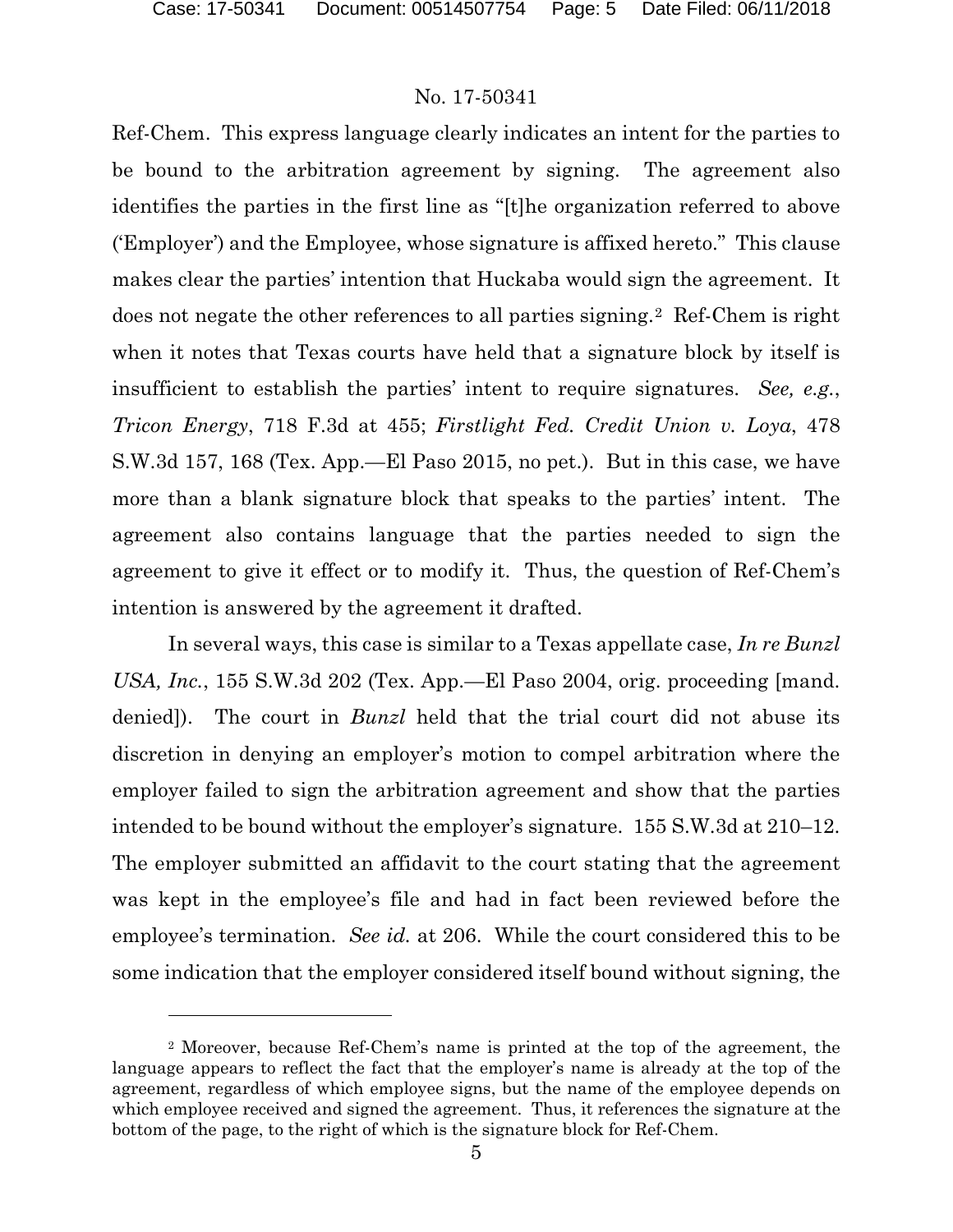#### No. 17-50341

trial court's decision to deny the motion to compel arbitration was affirmed in light of a signature block for the employer that was left blank and a clause in the agreement barring amendments without a writing signed by both parties, both of which are present here. *Id.* at 211.

Ref-Chem distinguishes *Bunzl* by saying that the "agreement in *Bunzl*  was missing one key provision that the court itself acknowledged: it did not have a provision informing the plaintiff that his continued employment constituted acceptance of the agreement." Ref-Chem argues that such language is present in this case and, consequently, that another case, *In re Halliburton Co.*, 80 S.W.3d 566 (Tex. 2002) (orig. proceeding), "controls." Ref-Chem highlights that, in *Halliburton*, the Texas Supreme Court held that an arbitration agreement that was not signed by either party was valid as a matter of law because: (1) the employer provided notice of the agreement; and (2) the employee accepted the agreement by continuing to work after receiving the notice. Because both conditions are met here, Ref-Chem insists that the agreement is valid.

Ref-Chem is wrong in two regards: (1) its focus on acceptance; and (2) its assertion that the agreement here, like the *Halliburton* agreement*,* informed Huckaba that her continued employment constituted acceptance. First, *Halliburton* addresses "whether an employee accepted the agreement," not the manner by which the agreement became binding. *See* 80 S.W.3d at 568. Here, the issue is the execution element of a binding contract under Texas law, not acceptance. Second, contrary to Ref-Chem's characterization of the agreement, and unlike the situation in *Halliburton*, the agreement here does not state that submission to arbitration is a term of employment and that commencing work constitutes acceptance and binds the parties. *See Halliburton*, 80 S.W.3d at 569 ("[I]f you . . . continue your employment, . . . you will agree . . . ."). Instead, the language about continued employment provides that "continuation of the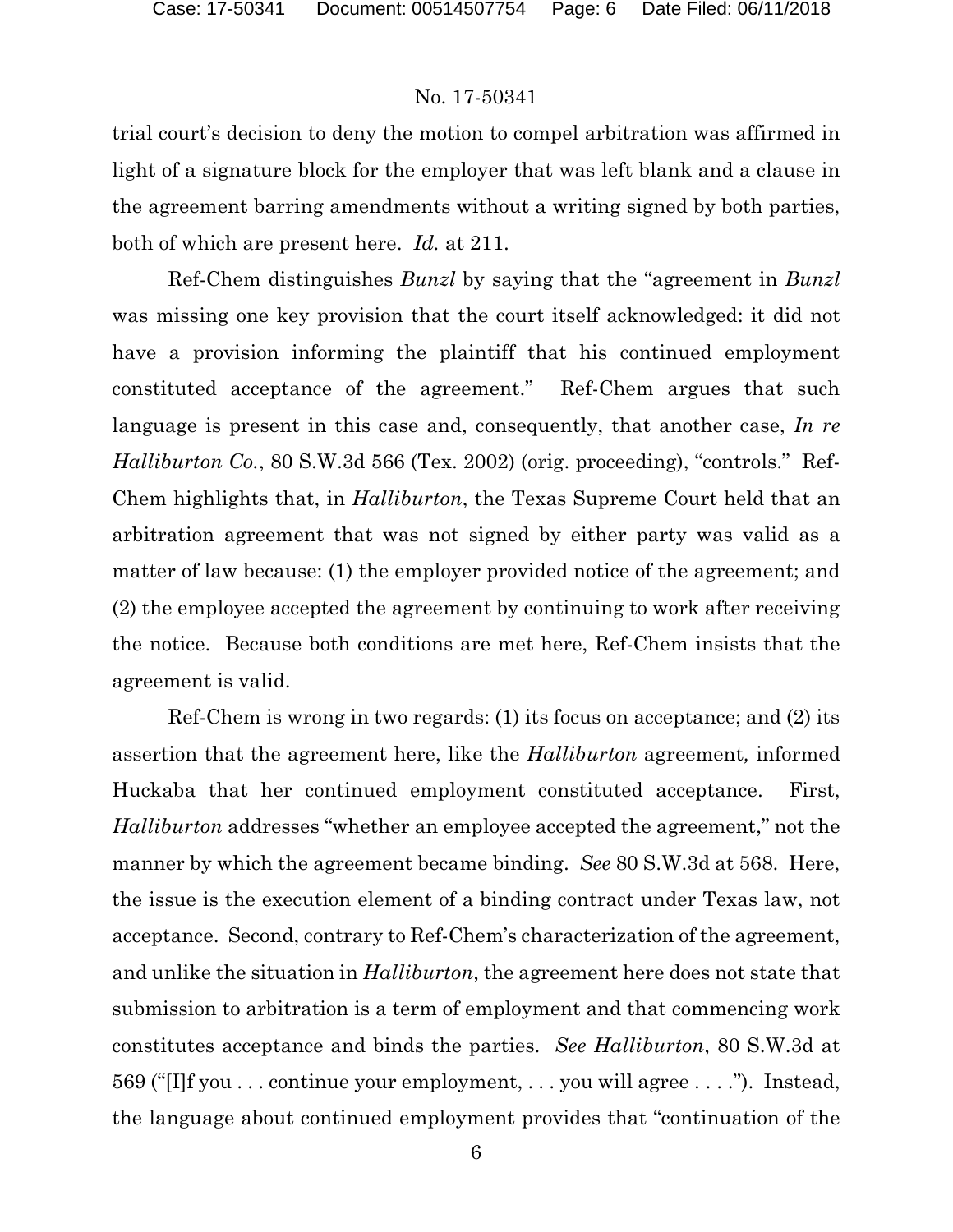$\overline{a}$ 

### No. 17-50341

employment relationship" serves as *consideration* for the agreement. Thus, *Halliburton* does not control this case.

Ref-Chem also points to other factors to demonstrate its intent to be bound without signing, such as the fact that it created the arbitration agreement, kept the agreement as a business record, and moved to compel arbitration when Huckaba sued.[3](#page-6-0) Even if we were to consider this evidence, our conclusion would remain the same. Considering the record as a whole, this evidence does not satisfy Ref-Chem's burden that it intended to be bound without signing the agreement.<sup>4</sup> Indeed, if it were, then Ref-Chem could have it both ways—argue that it did not intend to be bound because it did not sign the agreement or it did because it kept the agreement and sought to compel arbitration.[5](#page-6-2) We give meaning to the words Ref-Chem used in its agreement.

<span id="page-6-0"></span><sup>3</sup> In addition, Ref-Chem highlights Huckaba's continued employment as evidence of an intent to be bound without signing. Nonetheless, as discussed previously, the agreement did not state that Huckaba agreed to be bound as a condition of her employment. Thus, her continued employment does not conflict with her statement that she intended that the parties would be bound upon signing. For the same reason, the fact that Ref-Chem continued to employ Huckaba does not demonstrate its assent to the arbitration agreement. *See, e.g.*, *Bunzl*, 155 S.W.3d at 211 n.4 ("The Agreement does not provide that [the employee's] employment is contingent upon the Agreement, nor does it provide that employment constitutes acceptance of the Agreement. Thus, [the employer] did not necessarily manifest its assent to the Agreement by employing [the employee].").

<span id="page-6-1"></span><sup>4</sup> Notably, the same Texas court of appeals that decided *Bunzl* came to a different conclusion in *Firstlight*, holding that an arbitration agreement that had not been signed by the *employee* fell "squarely within the rule announced in *Halliburton*." 478 S.W.3d at 168. However, that agreement, unlike the one here, had language like the language in the *Halliburton* agreement, stating that "[a]ny employee accepting or continuing employment... agrees to be bound by the Policy as a condition of his or her employment." *Id.* at 162 (alteration in original). Given this language, the court construed clauses that referenced signing the agreement as evincing the parties' intent to have signing be an alternative, rather than exclusive, manner of binding the parties. *Id.* at 170. The same tension between various provisions of the agreement—some that discuss being bound by signing and others by accepting or continuing employment—is not present here. There is therefore no need to harmonize the agreement.

<span id="page-6-2"></span><sup>5</sup> At oral argument, when asked what he would say if Ref-Chem did not want to arbitrate, Ref-Chem's attorney said that he does not think the agreement gives Ref-Chem a